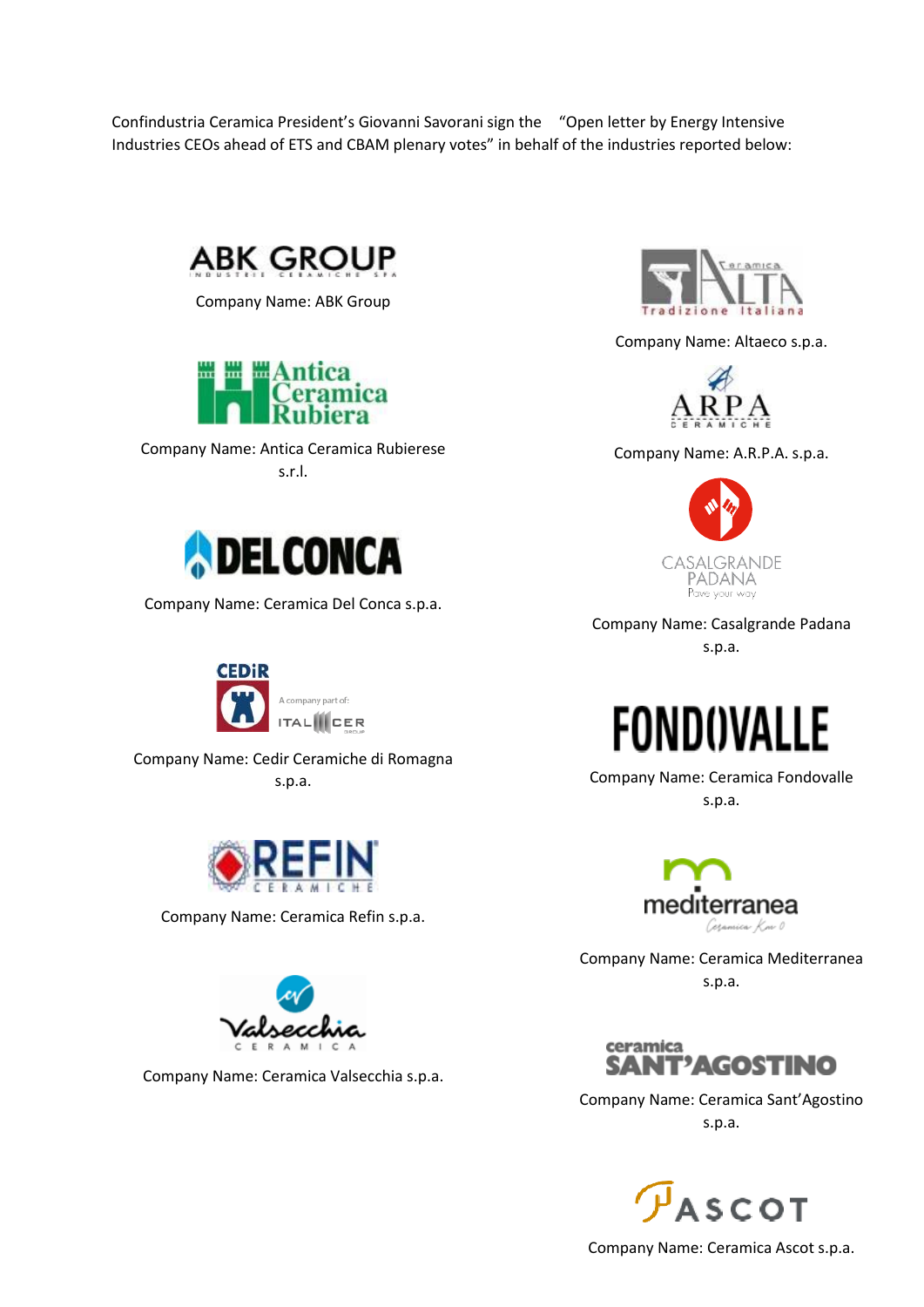

Company Name: Ceramiche Atlas Concorde



Company Name: Ceramiche CCV Castelvetro s.p.a.



Company Name: Ceramiche Cesar s.p.a.



Company Name: Ceramiche Daytona s.p.a.

GRUPPO CERAMICHE ESMAI



Company Name: Ceramiche Gardenia Orchidea s.p.a.



Company Name: Gruppo Ceramiche Gresmalt

Company Name: Ceramiche Mariner s.p.a.

MARINER



Company Name: Ceramiche Marca Corona s.p.a.

CERAMICHE DAL 1741

**MARCA CORONA** 

Company Name: Ceramiche MOMA s.p.a.



Company Name: Cerdomus s.r.l.



Company Name: Ceramiche Serra s.p.a.



Company Name: Ciap Gres s.p.a.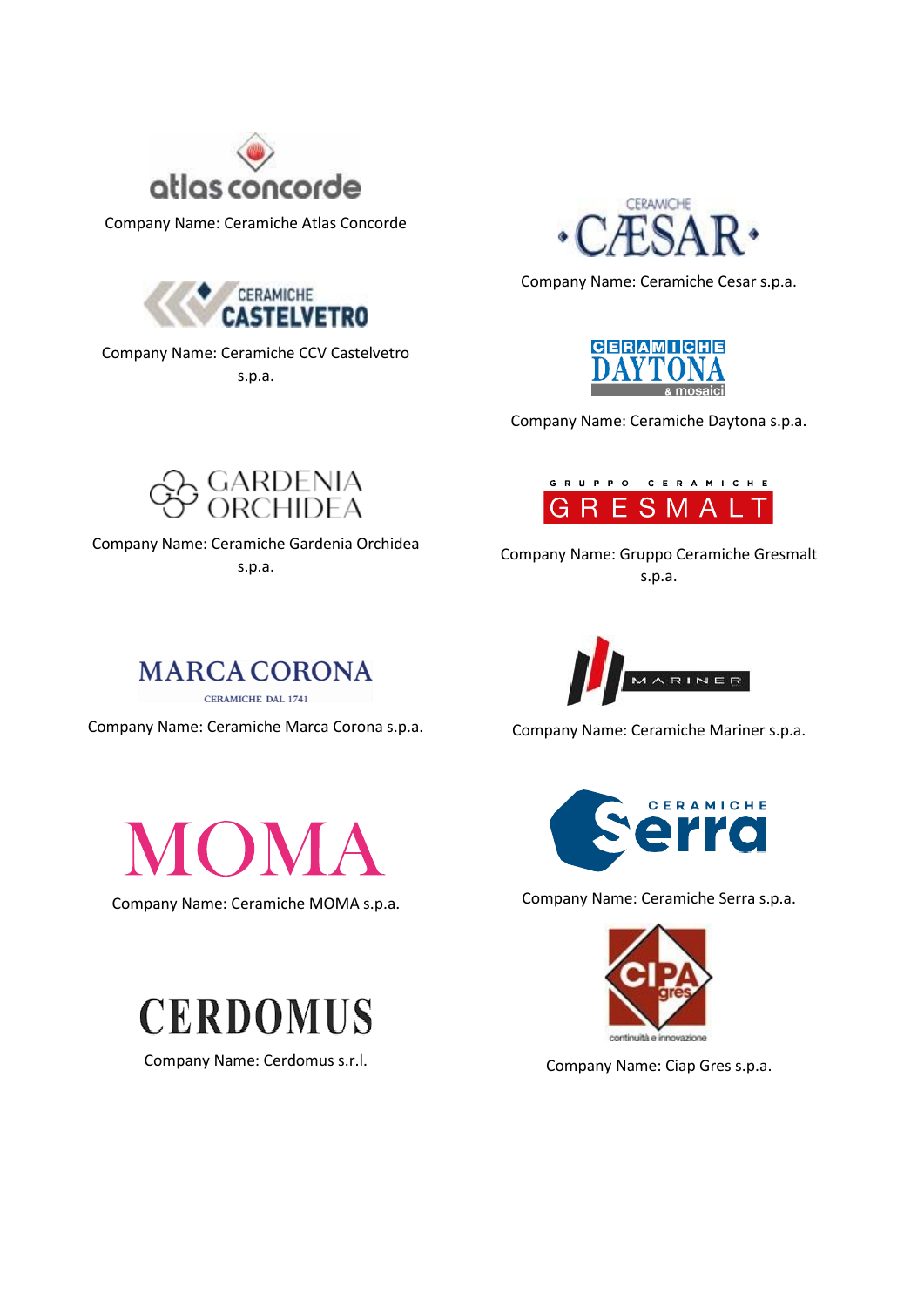

Company Name: COEM s.p.a.



Company Name: Coto Petrus s.r.l.



Company Name: Elios Ceramica

## \*\*\*\* **FINCIBEC GROUP**

Company Name: Fincibec s.p.a.



Company Name: Gambini Group s.p.a.



**ENERGIE KER** 

Company Name: Gold Art Ceramica s.p.a.



Company Name: Gruppo Ceramiche Ricchetti s.p.a.



Company Name: Cooperativa Ceramicha d'Imola s.c.



Company Name: Domus Linea s.r.l.



Company Name: Emilgroup s.r.l.



Company Name: Florim Ceramiche s.p.a.



Company Name: Gigacer s.p.a.



Company Name: Gruppo Romani s.p.a.



Company Name: Industrie Bitossi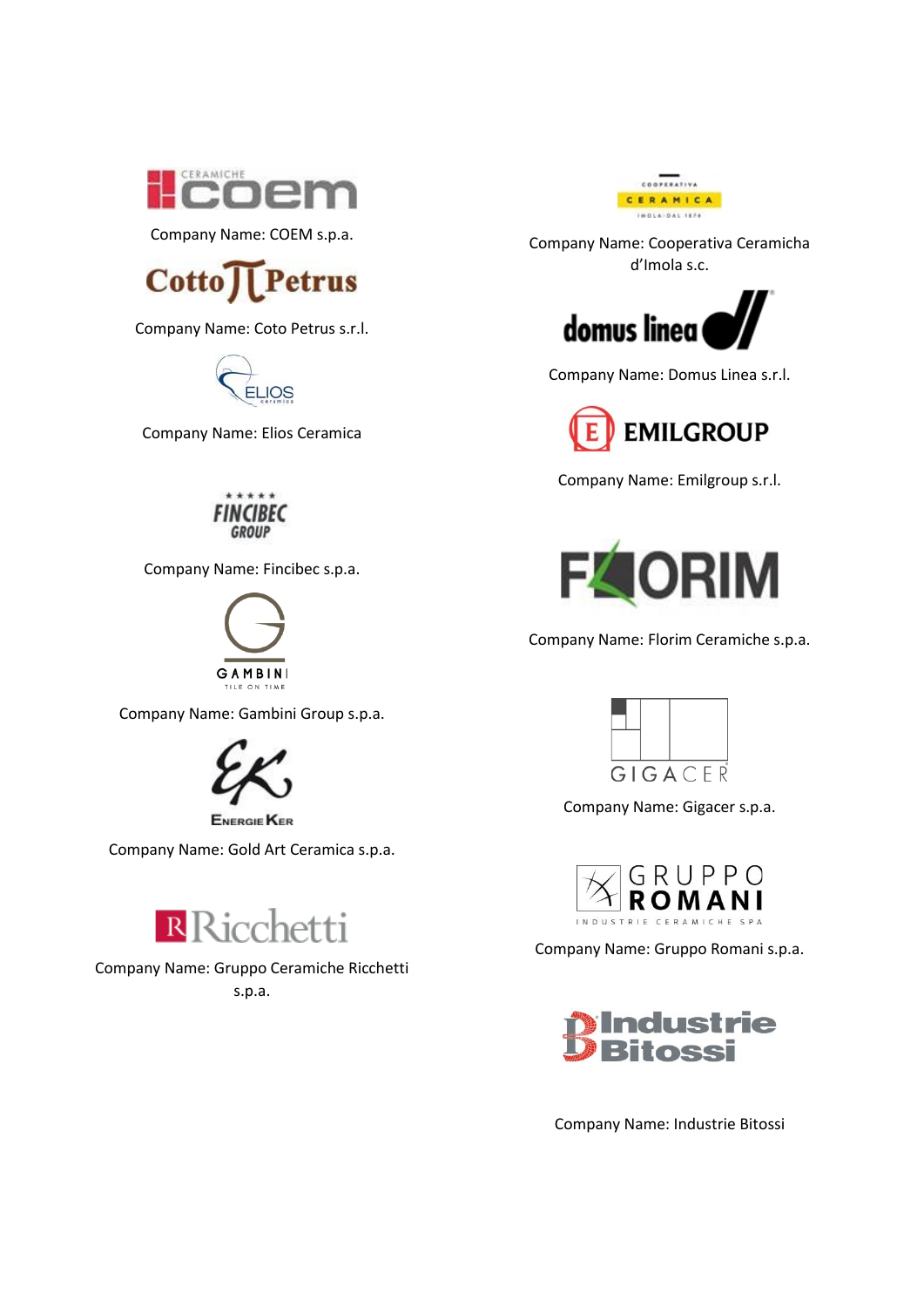

Company Name: Ideal Standard



Company Name: Industrie Ceramiche Piemme s.p.a.



**IN ITALGRANITI IN IMPRONTA ITALSTONE** 

Company Name: Italgraniti Group s.p.a.



Company Name: Keradom s.r.l.



Company Name: Laminam s.p.a.



Company Name: Meta s.p.a.



Company Name: Novabel s.p.a.



Company Name: Dolomite Franchi s.p.a.



Company Name: I.T.A. s.p.a.



Company Name: Ceramiche Keope



Company Name: Keritaly s.p.a.



Company Name: Marazzi Group s.r.l.



Company Name: Mirage Granito Ceramico s.p.a.



Company Name: Nuova Riwal Ceramiche s.r.l.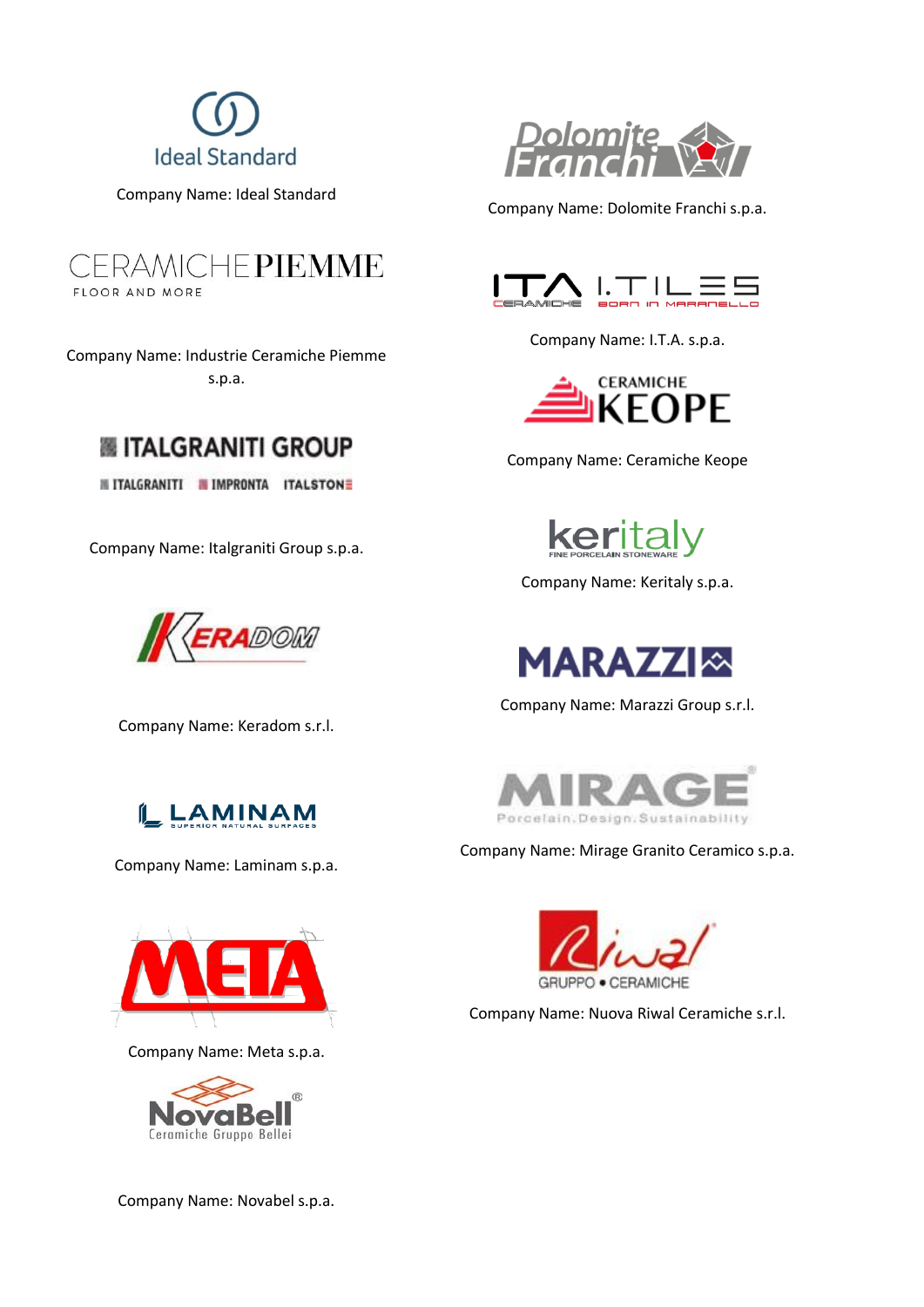

Company Name: Polis Manifatture Ceramiche

s.p.a.



Company Name: Sanac s.p.a.



Company Name: Savoia Italia s.p.a.



Company Name: Sima Ceramiche s.r.l.



Company Name: Thermal Ceramica Italiana s.r.l.



Company Name: Terreal Italia s.r.l.



Company Name: So.la.va. s.p.a.



Company Name: Panariagroup Industrie Ceramiche s.p.a.



Company Name: Ceramica Rondine



Company Name: Santa Maria s.r.l.



Company Name: Sichenia Gruppo Ceramiche s.p.a.



Company Name: Tagina Ceramiche D'Arte s.p.a.



Company Name: Tuscania s.p.a.



Company Name: Fornace di Fosdondo s.c.



Company Name: F.B.M. s.p.a.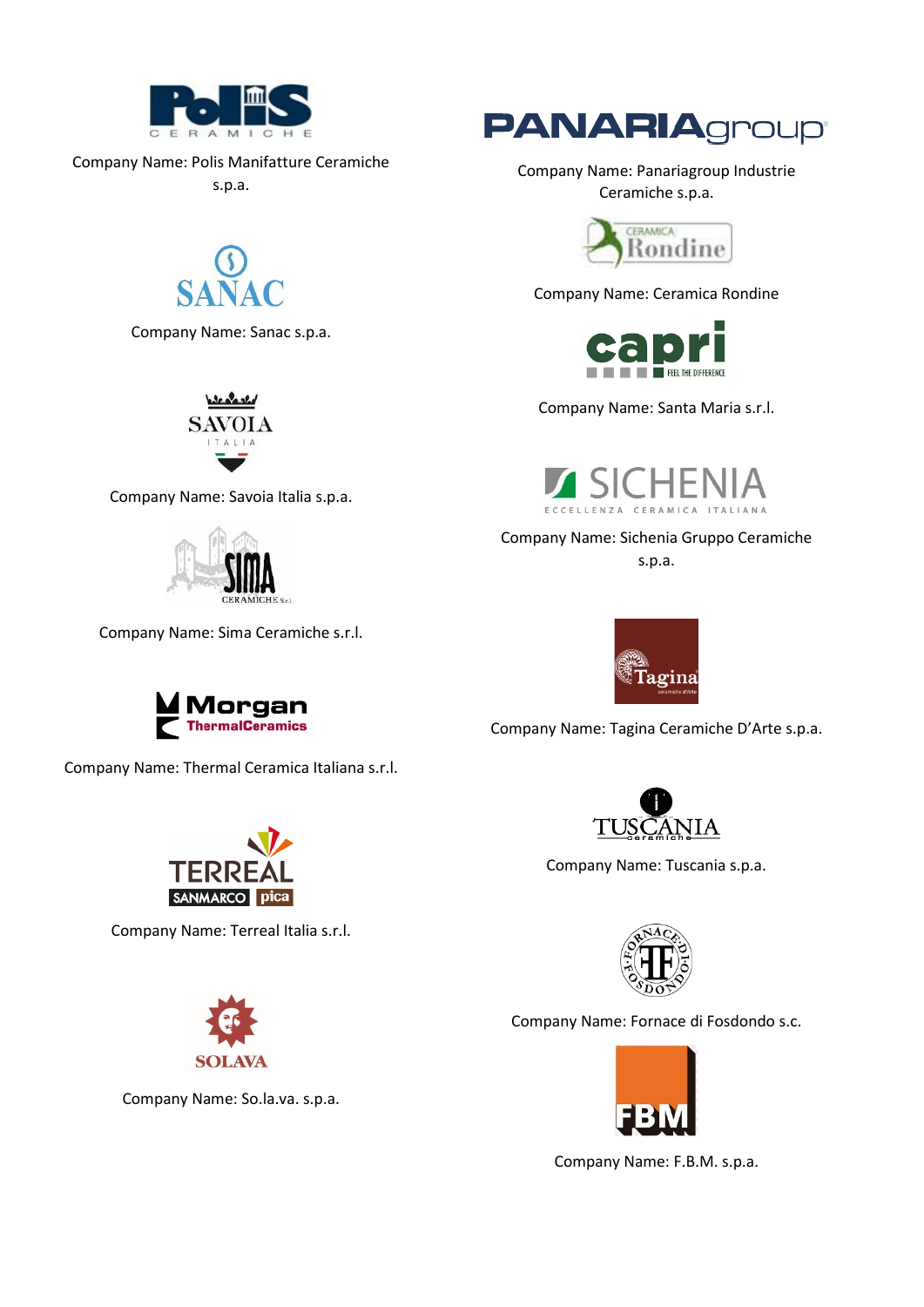

Company Name: Fornace Torricella Laterizzi s.r.l.



Company Name: Fornace S. Anselmo s.p.a.



Company Name: Monier s.r.l.



Company Name: Fornace Laterizi Vardanega Isidoro s.r.l



Company Name: Fornaci di Manzano s.p.a.



Company Name: Fornaci Scanu s.p.a.



Company Name: Fornace Centrale s.r.l.



Company Name: Gruppo Ripa Bianca s.r.l.



Company Name: IBL s.p.a.



Company Name: Industrie Cotto Possagno s.p.a.



Company Name: I.LA.P. s.r.l.



Company Name: Ala s.r.l.



Company Name: Fornaci Laterizi Danesi s.p.a.



Company Name: Fornace Zanrosso s.r.l.



Company Name: Vincenzo Pilone s.r.l.